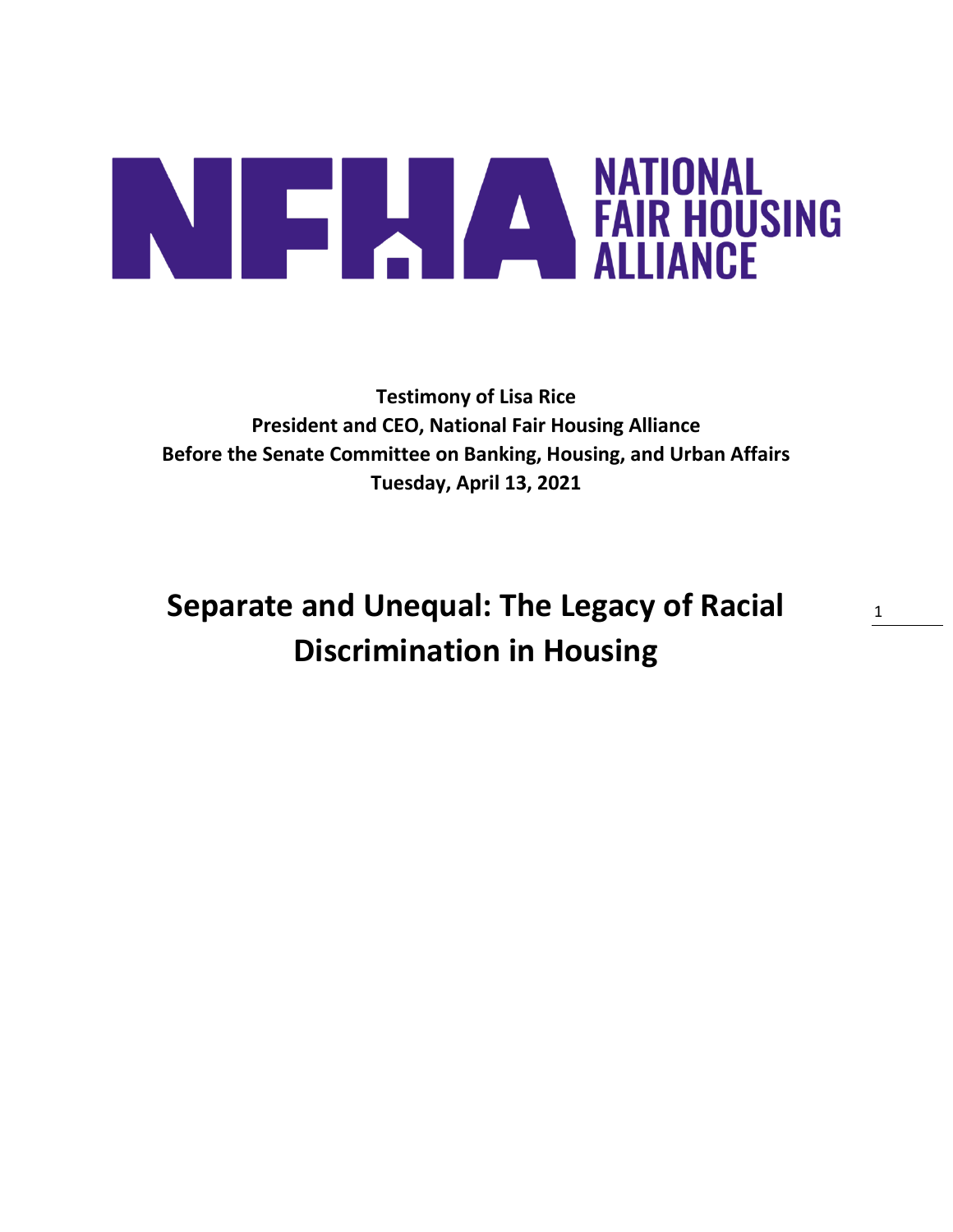### **Introduction**

The National Fair Housing Alliance (NFHA) is the country's only national non-profit civil rights agency dedicated to eliminating all forms of housing discrimination and ensuring equitable housing opportunities for all. We do this by providing leadership, education, outreach, advocacy, community development, enforcement, and services to our membership. NFHA is also the trade association for over 200 fair housing organizations throughout the United States.

Many of the economic challenges facing our nation—the racial wealth, income and homeownership gaps; the racial health disparities resulting from the COVID-19 pandemic; the disparate outcomes of the COVID-19 economic impacts; inequities in credit access—have their origins in discriminatory housing and economic policies implemented from the colonial period through present times.

There is a centuries-long perception that many have held asserting that people's accomplishments were the result of a hard work ethic and determined grit, and that others who did not achieve similar success just did not work hard enough or were not smart about the choices they made in life.

The reality is that Whites in this nation have always benefited from government and other systems that supported them, making the American Dream more attainable, while People of Color have been deliberately excluded from these same opportunities.

Throughout U.S. history, People of Color have been restricted from owning land or homes. Laws were passed directing where People of Color could live often placing Communities of Color next to undesirable land or hazardous sites. Laws were passed restricting the conditions under which People of Color could own homes. And it was common for prohibitions to be placed on the ability of People of Color to pass on their wealth to their heirs.

Federal laws and policies created residential segregation, the dual credit market, institutionalized redlining, and other structural barriers. When we passed our nation's civil rights laws, we restricted the ability of lenders and housing providers to consider a person's race or national origin when making a decision. But we left the structures of inequality in place. We passed the Fair Housing Act, but we left residential segregation and exclusionary zoning ordinances in place; we passed the Equal Credit Opportunity Act, but we left the Dual Credit Market in place. We passed other civil rights laws but we left structural racism in place. Well those systemically unfair systems that we left in place are doing their job; they are performing their function. So we should not be surprised at growing inequality and racial disparities.

Until we dismantle structural racism, we'll continue to see these injustices. It is imperative that we not only enforce our nation's civil rights laws, including the Civil Rights Act of 1866, the Fair Housing Act, the Equal Credit Opportunity Act, and other laws, but that we pass additional laws that level the playing field, create equitable opportunities for people in this country, and promote U.S. productivity.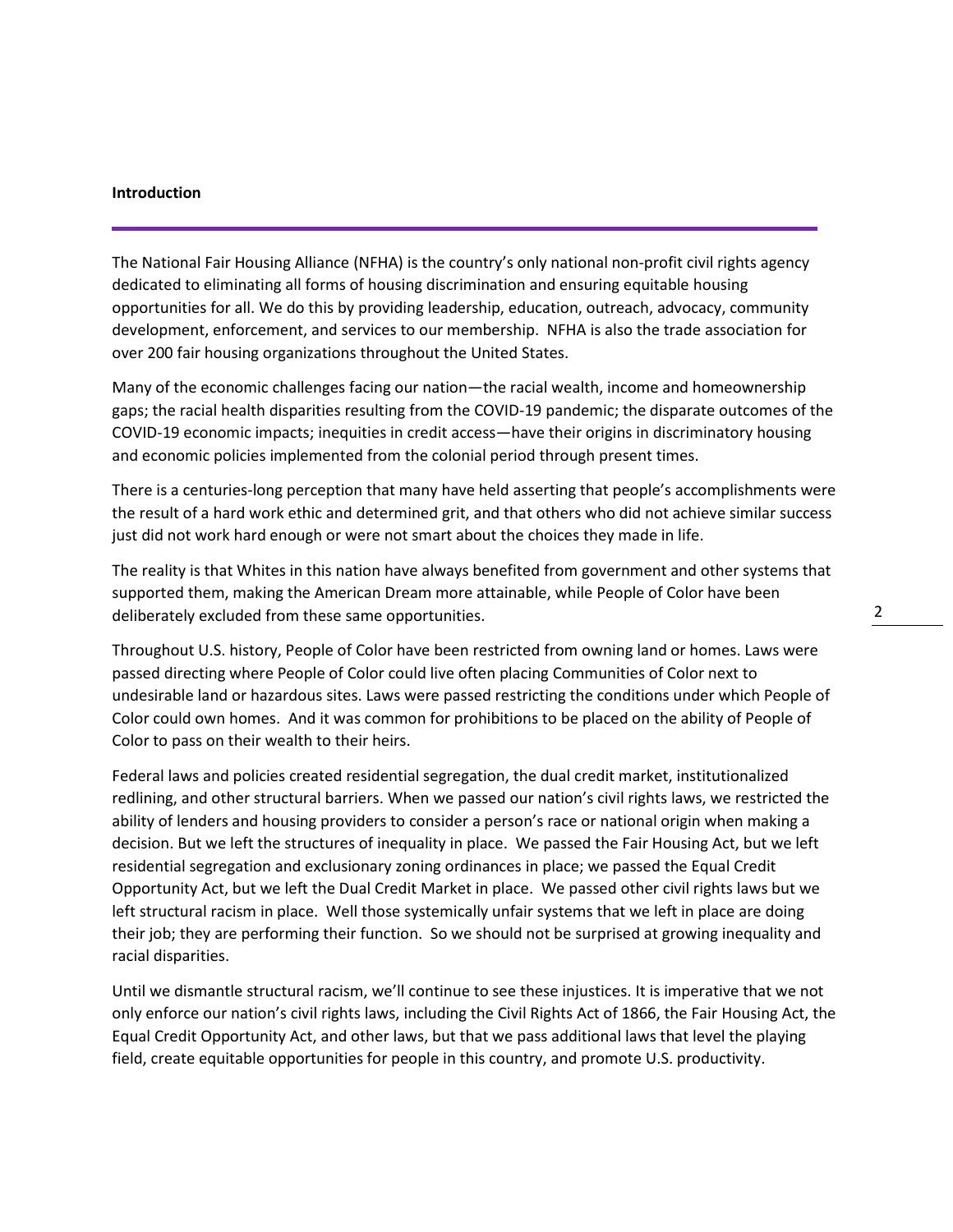# **Historical Discrimination**

For centuries, laws and policies passed to create land, housing, and credit opportunities were racebased, denying critical opportunities to Blacks, Latinos, Asian Americans, and Native Americans. From the Black Codes passed during the colonial period, to Slave Codes passed after the inception of the U.S., to Jim Crow laws passed after passage of the 13<sup>th</sup> Amendment, to the bevy of laws passed during and in the aftermath of the Great Depression, policies were explicitly designed to provide land, housing, and financial benefits to Whites while denying them to People of Color.

Hundreds of laws and policies were passed creating housing and finance systems that were inequitable and unjust. Many of these systems are still in existence – residential segregation, school segregation, restrictive and exclusionary zoning ordinances, the dual credit market, biased technologies – are still performing their functions, perpetuating discriminatory and disparate outcomes that continue to disproportionately impact consumers and communities of color.

# *Black Codes Restrict Land, Housing and Financial Independence for People of Color*

"Be it further Enacted, That no Negro, Indian, or Mulatto, that fhall hereafter be made Free, fhall enjoy, hold, or poffels any Houfes, Lands, Tenements, or Hereditaments within this Colony, but the fame fhall efcheat to Her Majefty, Her Heirs, and Succeffors. illesono a ministroma gnimodull of anot away, fhall be alfo hable to pay the Vaiue of fuch Slave to the Main

*Section of the 1712 New York Statute prohibiting Free Blacks, Indians, and Mulattos from possessing houses, lands, or tenements.*

In colonies established by the Netherlands, Spain, France, Sweden, and England, laws were created to control rights and privileges for enslaved people – primarily Black people from African countries. Slavery was introduced in what is now the U.S. as early as 1526 by the Spanish government which launched expeditions to the southern part of North America. People of African descent were brought as slaves to what is now Florida and South Carolina to work against their will. In 1586 Sir Francis Drake brought enslaved Africans with him to help establish a colony in Roanoke, VA. That colony failed. Later, in 1619 about 20 Africans from Angola were brought to the Jamestown colony which had been settled by England. In 1621 the Dutch West India Company established a colony in what is now New York and introduced African Labor although the first person of African descent, Juan Rodriguez, arrived in the area in 1613. While there were people of African descent who were free, in 1655 the Dutch established the area as a slave trading port and significantly increased restrictions on Black people. Prior to 1639, the Swedish primarily used Native peoples as slaves. The first person of African descent to serve as a slave in the Swedish colony was a man by the name of Anthony who was brought to the area in 1639.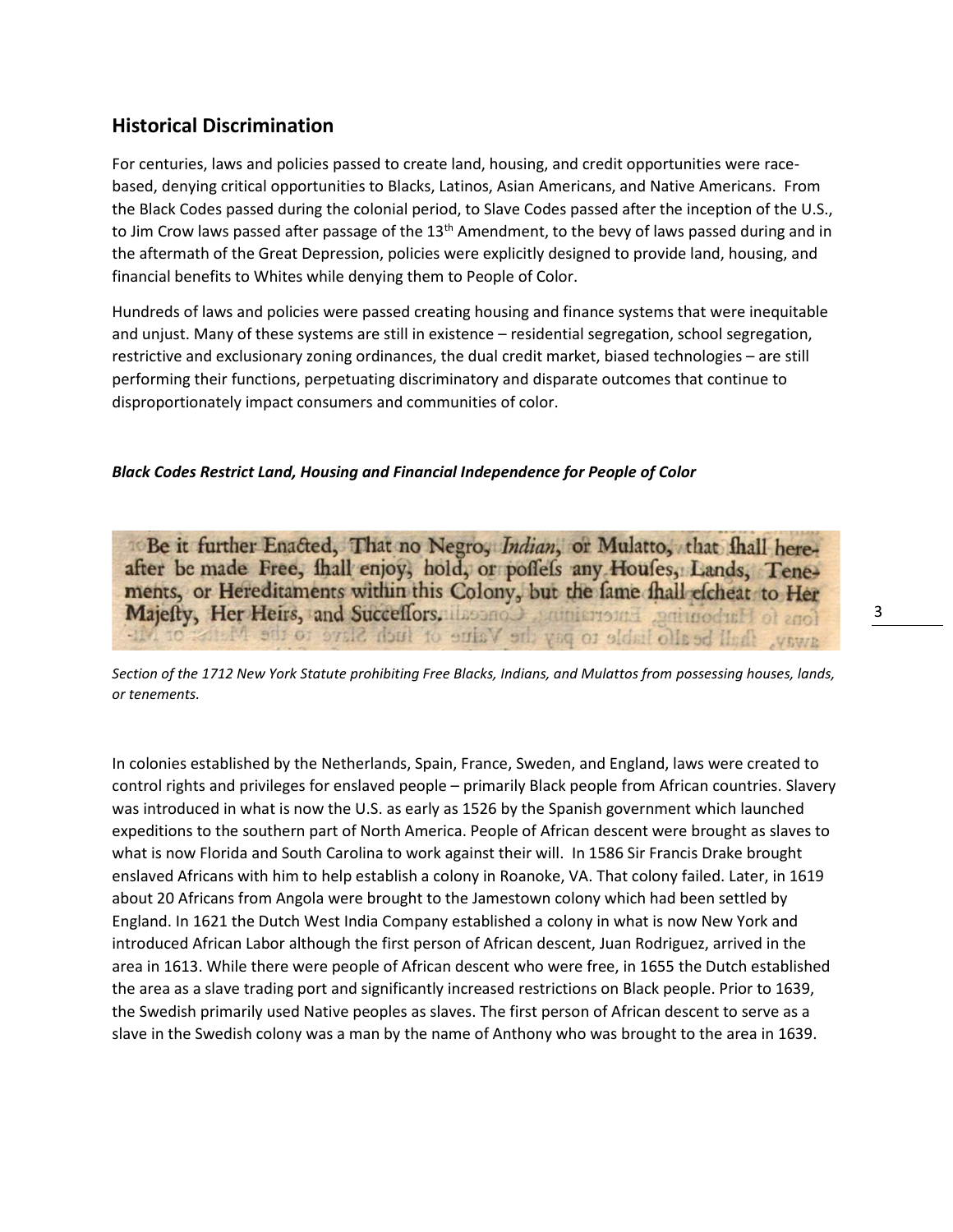When the Dutch took over the Swedish colonies in 1655, the number of African slaves grew precipitously.<sup>1</sup>

In all of the colonies established by European countries, laws were established to restrict the privileges of People of Color. Most of these laws were directed at people of African descent since they became the primary group to be enslaved in the colonies. The laws, sometimes call Black Codes<sup>2</sup> dictated where free and enslaved people could live, restricted their ability to purchase and own land, stripped them of their wealth, and prohibited their ability to pass their land, homes, and wealth to their progeny.

For example, in 1707, the New York colony passed a new law prohibiting free Black people from owning or inheriting land. In 1712, this law was not only strengthened but a statute was also passed prohibiting Black people from being freed by their owners unless the owner paid a bond. This provision served to quash the possibility of freedom to many people who were enslaved. Similar laws were passed in multiple jurisdictions throughout the colonies.

The story of Anthony Johnson reflects the reality of life for People of Color during the colonial period in the U.S. Mr. Johnson was captured in Angola, Africa as a slave and eventually sold to the Virginia Company and brought to the British Virginian colony in 1621. After 15 years of servitude, he was able to secure his freedom. At some point, his wife Mary was able to secure her freedom as well. Mr. and Mrs. Johnson ultimately purchased 250 acres of land on the Pungoteague Creek on the eastern shore of Virginia by purchasing the headrights of 5 indentured servants. He gave 50 acres of that land to his son, Richard. But upon Mr. Johnson's death in 1670, a court seized the land from Richard and his wife, even though they had lived on the land for 50 years, and gave it to Mr. Johnson's White neighbor, George Parker.<sup>3</sup> The court ruled that Mr. Johnson was Black and therefore an "alien," that he could not be a citizen by virtue of the fact that he was not White. 4

# *Land Extracted from Native Peoples Creates Wealth Disparities*

Long before passage of the Indian Removal Act in 1830 or the 1887 Dawes Act, early colonists commandeered land from American Native nations. In some cases, Indian tribes gave land to European settlers, but the lion share of the land acquired by new colonists under the Headrights system or through Land and Homestead grants was taken forcibly.

Native Americans have lost control of hundreds of millions of acres of land. As more European immigrants came to the U.S., indigenous people were moved from their lands. Even military action was evoked to extract land. Native peoples were forced to move to areas established for them by whatever government was in control of the area at the time.

The forced removal of Native groups had a devastating impact. Not only did Native Americans lose their lives and way of life, they lost much of their wealth, access to the resources the land provided, and the

<sup>1</sup> *Slavery in Delaware*, March 28, 2009, Committee on Slavery of the Diocese of Delaware. Available at <http://www.ssam.org/wp-content/uploads/2018/12/SlaveryInDelaware.pdf>

<sup>&</sup>lt;sup>2</sup> The French established the Code Noir in 1685.

<sup>3</sup> Charles Johnson and Patricia Smith, *Africans in America: America's Journey through Slavery* (San Diego: Harcourt & Brace, 1999), 37–43

<sup>4</sup> "*Race and Belonging in Colonial America: The Story of Anthony Johnson,"* 2021, Facing History and Ourselves. Available a[t https://www.facinghistory.org/reconstruction-era/anthony-johnson-man-control-his-own](https://www.facinghistory.org/reconstruction-era/anthony-johnson-man-control-his-own)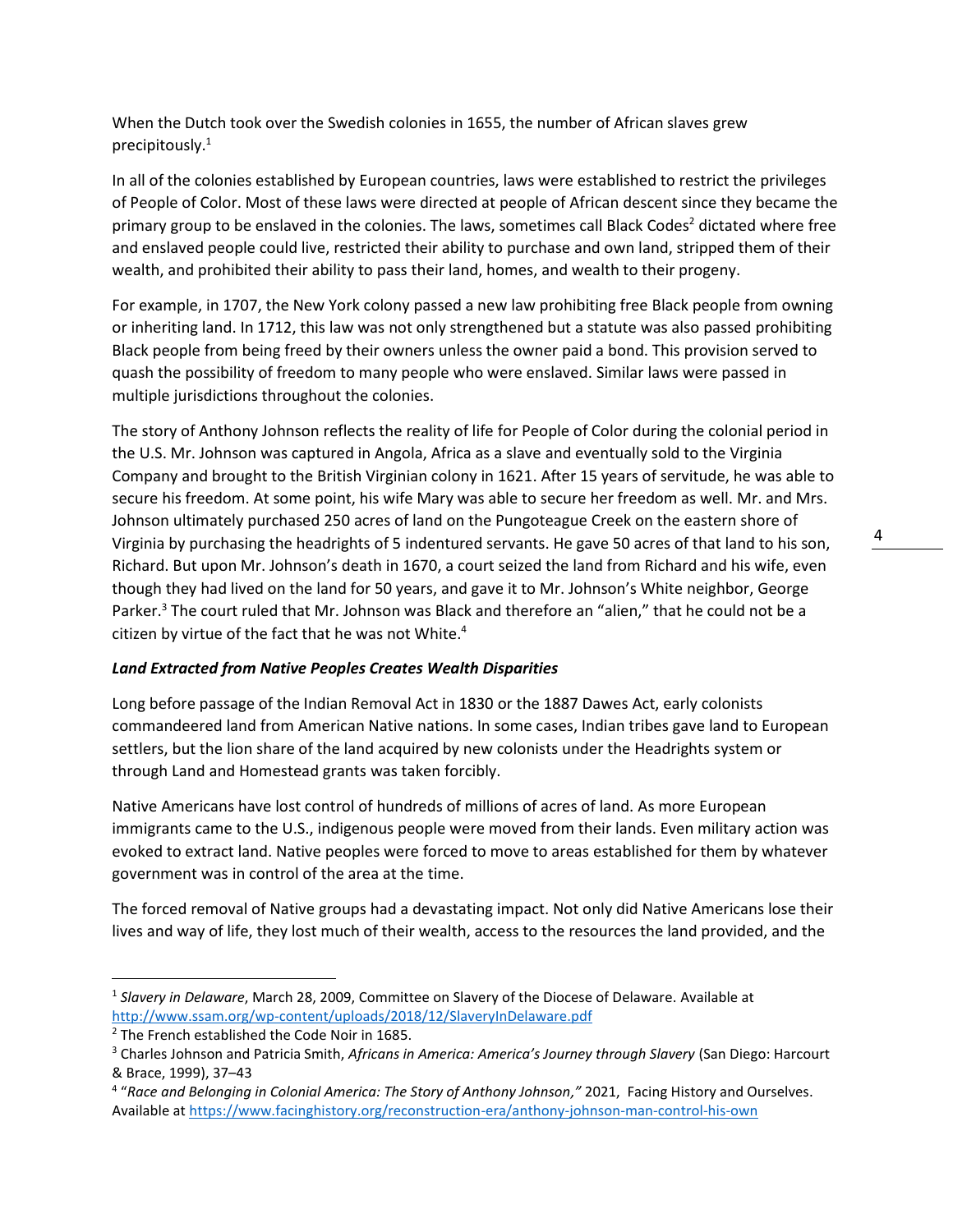ability to pass on their prosperity to future generations. What amounted to untold loss for Native Americans represented a bounty for and tremendous transferal of wealth to European settlers.

Native American groups are still disproportionately impacted by the bevy of laws and actions taken to rob them of their lands, wealth, and culture. Today, the homeownership rate for Native Americans is roughly 51%<sup>5</sup> compared to 74.5%<sup>6</sup> for Non-Hispanic Whites.



*United States Department of the Interior advertisement offering 'Indian Land for Sale'.*

<sup>&</sup>lt;sup>5</sup> "Homeownership Rates Show that Black Americans are Currently the Least Likely Group to Own Homes," July 28, 2020. USA Facts. Available at:<https://usafacts.org/articles/homeownership-rates-by-race/>

<sup>6</sup> "*White Homeownership Rate Hits Nine-year High*," February 2, 2021. HousingWire. Available at: <https://www.housingwire.com/articles/white-homeownership-rate-hits-nine-year-high/>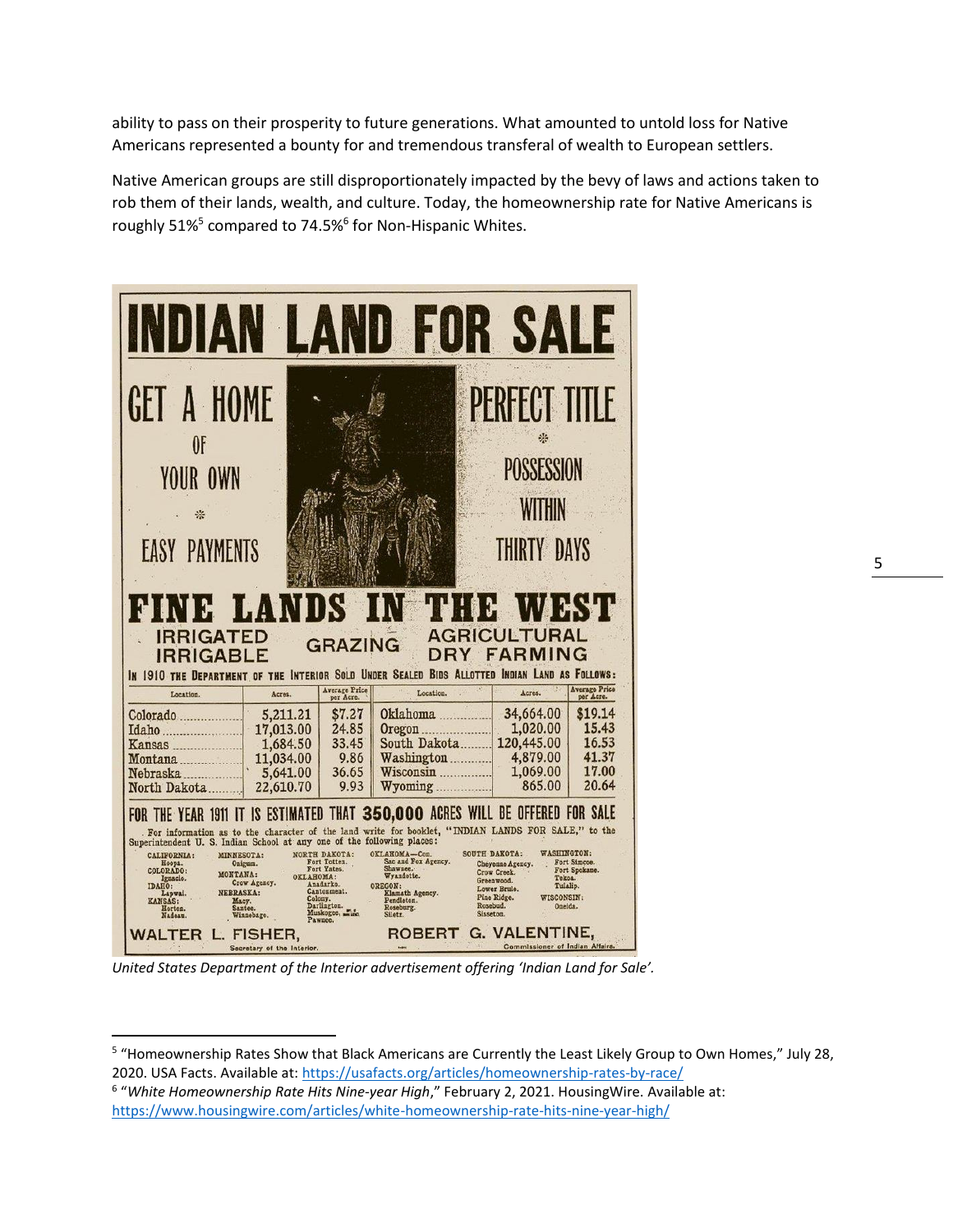# *European Settlers Receive Tremendous Support for Land and Homeownership*

The same policies and practices that deprived People of Color from the benefits and opportunities to own land, housing, businesses, and build wealth provided wide-scale benefits to White Americans. Historical "housing" policies formed the basis for current homeownership and racial wealth disparities, and our dual and bifurcated credit market.

When the English established colonies, they offered what were known as *headrights* to settlers. The headrights system, credited for the quick and broad expansion of the thirteen British colonies, [provided](https://shelterforce.org/2018/08/31/a-review-of-the-fight-for-fair-housing/)  [heads of households 50 acres of land](https://shelterforce.org/2018/08/31/a-review-of-the-fight-for-fair-housing/) (or more) for each person in the household, including indentured servants and slaves. But the land granted these settlers was not just free for the taking. It was land that was primarily seized from indigenous tribes. Militias were employed both to commandeer lands and provide protection to settlers and assist in infrastructure development and building projects.

The provision of lands and assistance provided by troops came at a not-small cost supported by government and corporations like the Virginia Company and Plymouth Company. It was this government supported resource that made it possible for early settlers to obtain land and pass down wealth for their families.

The headrights system morphed into the Land Grant and Homestead Grant programs, which were based on similar principles. Land grants were given to veterans of the Revolutionary War as payment and compensation for their service. Ironically, enslaved Black people who requested their freedom, given the premise of the Revolutionary War–freedom from tyranny–were denied, and slavery would continue in the United States for another 82 years. New European immigrants who became citizens, as well as those who were already living in the United States, including people who were formerly indentured servants, were able to take full advantage of these government supported programs.

U.S. citizens received 1.6 million homestead grants, and through headrights, land, and homestead grants combined, hundreds of millions of acres were redistributed, amounting to a phenomenal transference of wealth. These programs almost exclusively benefited White people.

Private actors such as banks, real estate professionals, and other players in the housing and financial sectors created their own policies and practices that robbed People of Color from the ability to build and maintain wealth while simultaneously supporting Whites. The erroneous belief that People of Color were inferior to people of European descent served as the basis for discriminatory practices that existed for centuries.

An excellent example of the pervasiveness of race-based policies is the system of ranking "races" and "nationalities" refined by noted real estate expert Homer Hoyt who served as the Federal Housing Administration's first principal housing economist. The system Hoyt developed was based on the perceived "beneficial effect upon land values" that "those having the most favorable" impact on land values are ranked at the top of the list and those who were perceived as having a negative impact on land values are ranked at the bottom. Below is the ranking as perfected by Hoyt:

- 1. English, Germans, Scotch, Irish, Scandinavians
- 2. North Italians
- 3. Bohemians or Czechoslovakians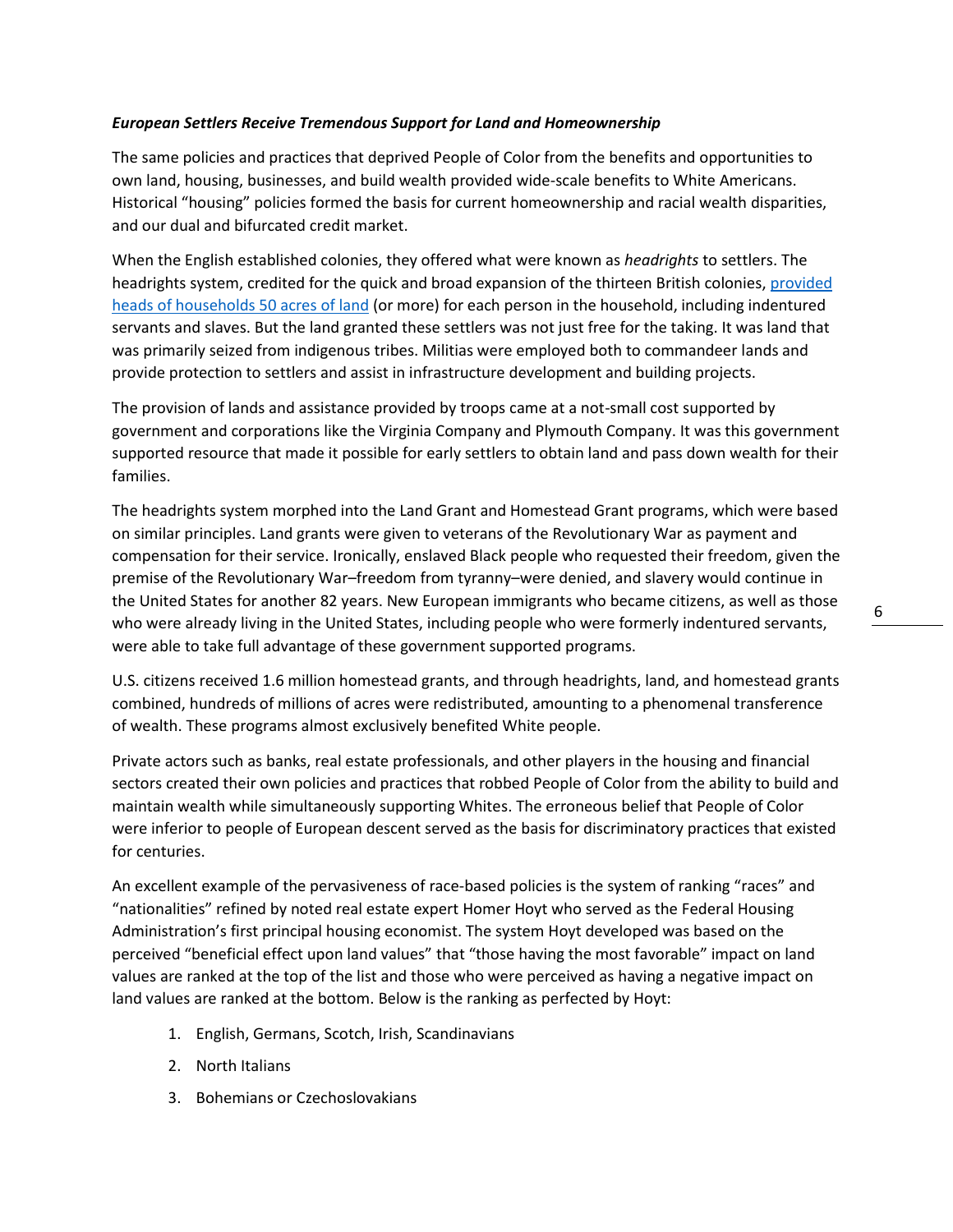$7 \quad -$ 

- 4. Poles
- 5. Lithuanians
- 6. Greeks
- 7. Russian Jews of the lower class
- 8. South Italians
- 9. Negroes
- 10. Mexicans

We still feel the impacts of this hierarchy today as studies reveal that the racial composition of a neighborhood can greatly impact the property valuation in the area. One study revealed that, after controlling for factors like housing quality, neighborhood quality, amenities, education levels, and crime rates, homes located in predominately Black communities are valued 23% lower than those in predominately White communities. At an undervaluation of \$48,000 per home, this represents an amount of \$156 billion in lost wealth for homeowners in Black communities.

The support of White households and communities and simultaneous deprivation of Black, Latino, and Native American communities have contributed to the stark racial wealth gap and ability of people to pass on wealth to their children. Data from the 2019 Survey of Consumer Finances conducted by the Federal Reserve reveals the median household wealth for Whites is \$188,200. The median for Black and Latino households is \$24,100 and \$36,100 respectively. While 26 percent of White families receive an inheritance, only 8 percent of Black families receive one, and when Black families do inherit wealth, it is only 35 percent of what White families inherit.<sup>7</sup>

The COVID-19 pandemic may well worsen the wealth gap. The majority of Latino, Black, and Native American households are not able to withstand the financial upheavals associated with the current economic crisis. According to an analysis by NPR, 72% of Latino households, 60% of Black households, 55% of Native American households, 37% of Asian households, and 36% of White households are experiencing serious financial programs during the COVID pandemic.<sup>8</sup>

# **Segregation Remains a Major Driver of Inequality**

In this nation where you live matters. Your address determines almost everything about you - your chances of graduating from high school or college, getting arrested, net worth, income, ability to own a home, credit score and how long you will live. Your zip code is a better determinant of your health than your genetic code. Segregation creates a built inequitable environment where resources and opportunities get concentrated in predominately White communities and are sparsely located in Communities of Color.

<sup>7</sup> Ruth Umoh, "How Closing the Racial Wealth Gap Helps The Economy," *Forbes*, August 15, 2019, [https://www.forbes.com/sites/ruthumoh/2019/08/15/how-closing-the-racial-wealth-gap-helps-the](https://www.forbes.com/sites/ruthumoh/2019/08/15/how-closing-the-racial-wealth-gap-helps-the-economy/#101119847942)[economy/#101119847942.](https://www.forbes.com/sites/ruthumoh/2019/08/15/how-closing-the-racial-wealth-gap-helps-the-economy/#101119847942)

<sup>&</sup>lt;sup>8</sup> Rhitu Chatterjee, "How the Pandemic is Widening the Racial Wealth Gap," September 18, 2020. NPR. Available at: [https://www.npr.org/sections/health-shots/2020/09/18/912731744/how-the-pandemic-is-widening-the-racial](https://www.npr.org/sections/health-shots/2020/09/18/912731744/how-the-pandemic-is-widening-the-racial-wealth-gap)[wealth-gap](https://www.npr.org/sections/health-shots/2020/09/18/912731744/how-the-pandemic-is-widening-the-racial-wealth-gap)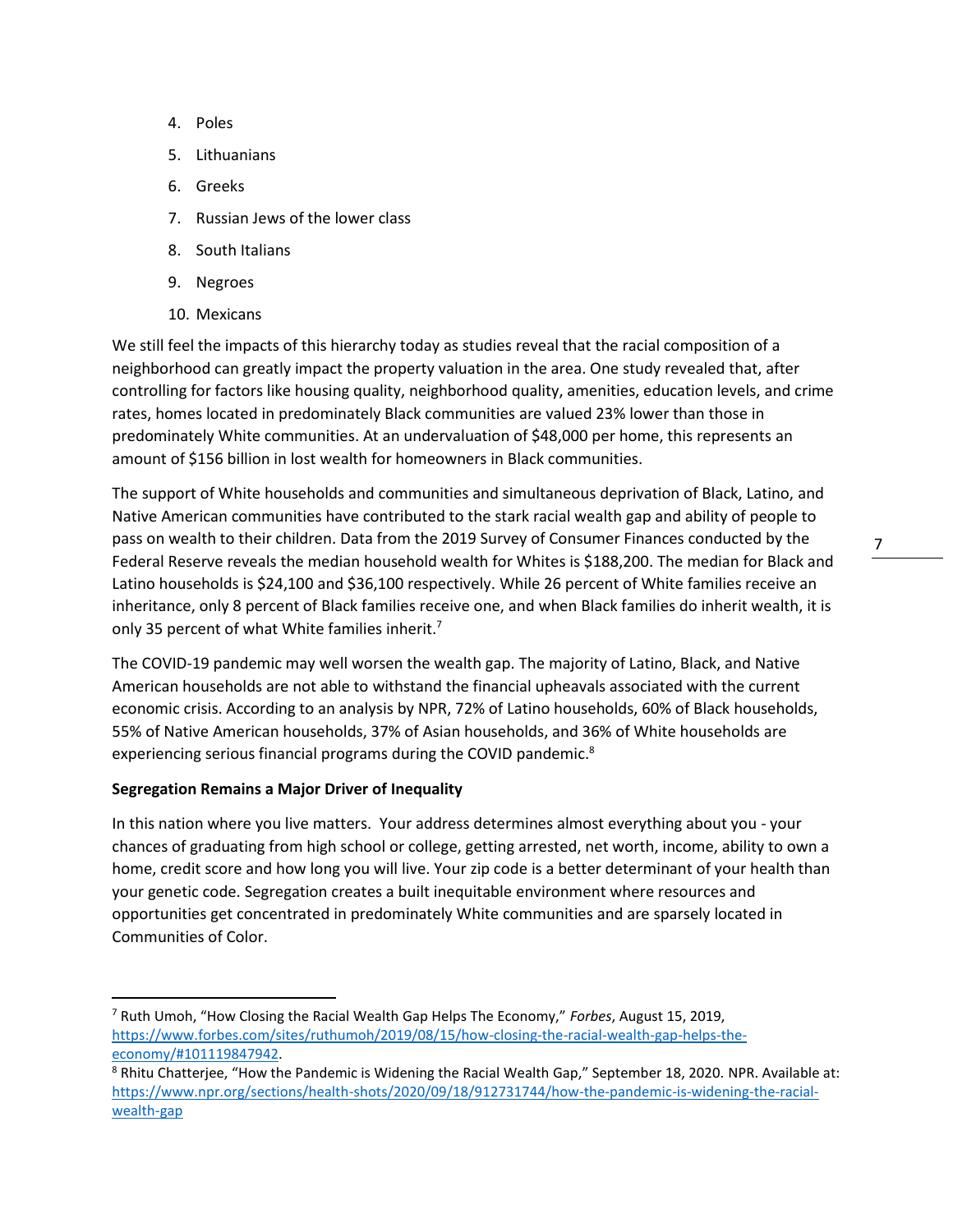Segregation is not a natural construct. Our neighborhoods are segregated by design and it was perpetuated by federal and local governments<sup>9</sup> as well as private actors<sup>10</sup>. Hundreds of laws, policies, and ordinances such as the Land Grants Act, Homestead Act, Home Owners Loan Corporation Act, Indian Removal Act, Dawes Act, National Housing Act, Federal Aid Highway Act, Chinese Exclusion Act, Repatriation Acts, Housing Act of 1949, all worked to create residential segregation, steepen school segregation, put in place restrictive zoning ordinances, support the use of restrictive covenants, create the dual credit market, and entrench inequality. They created systems – still with us today – that are deeply unjust and that drive widescale disparities.

Segregation is a major reason why where people live determines their outcomes in life. That is because *place* is inextricably linked to *opportunity*. Unfortunately, housing segregation remains the primary driver of inequality. It is the bedrock of inequality in America because neighborhoods of color are more likely to have poorly resourced schools and fewer amenities like healthcare facilities, grocery stores, green spaces, and bank branches. But communities of color are more likely to have hazardous and toxic waste plants and more polluted land, air, and water.

Discrimination and segregation lie at the root of the disparities we see related to the COVID-19 pandemic in which Black<sup>11</sup>, Latino<sup>12</sup>, and Native Americans<sup>13</sup> are hospitalized for and dying from the coronavirus at 2 – 4 times the rate of Whites. These groups are also much less likely to get vaccinated.

| Risk for COVID-19 Infection, Hospitalization, and Death By Race/Ethnicity |                                                                            |                                          |                                                                     |                                             |
|---------------------------------------------------------------------------|----------------------------------------------------------------------------|------------------------------------------|---------------------------------------------------------------------|---------------------------------------------|
| <b>Rate ratios</b><br>compared to White,<br><b>Non-Hispanic persons</b>   | <b>American Indian</b><br>or Alaska Native,<br><b>Non-Hispanic persons</b> | Asian,<br><b>Non-Hispanic</b><br>persons | <b>Black or</b><br>African American.<br><b>Non-Hispanic persons</b> | <b>Hispanic or</b><br><b>Latino persons</b> |
| $\text{Case} \mathsf{s}^1$                                                | 1.7x                                                                       | 0.7x                                     | 1.1x                                                                | 1.3x                                        |
| Hospitalization <sup>2</sup>                                              | 3.7x                                                                       | 1.0x                                     | 2.9x                                                                | 3.1x                                        |
| Death <sup>3</sup>                                                        | 2.4x                                                                       | 1.0×                                     | 1.9x                                                                | 2.3x                                        |

*Chart prepared by the Centers for Disease Control*

<sup>9</sup> New Towne Court in Boston is a great example of local government creating segregation. The Housing Authority razed about 100 homes in what had been an integrated community and built a public housing development. But the new residents were all White; Blacks were not allowed to live there. The governments had segregated the community. This was by design and it was common, not just throughout Boston, but all over the nation. <sup>10</sup> For example, the National Association of Real Estate Boards amended its code of ethics in 1924 to state that "a Realtor should never be instrumental in introducing into a neighborhood . . . members of any race or nationality

<sup>.</sup> . . whose presence will clearly be detrimental to property values in that neighborhood." See Gotham, Kevin F., *Race, Real Estate, and Uneven Development: The Kansas City Experience, 1900–2010*. 2014. Albany: State University of New York Press, page 35.

<sup>&</sup>lt;sup>11</sup> Scott Neuman, "COVID-19 Death Rate For Black Americans Twice That For Whites, New Report Says," August 13, 2020. NPR. Available a[t https://www.npr.org/sections/coronavirus-live-updates/2020/08/13/902261618/covid-19](https://www.npr.org/sections/coronavirus-live-updates/2020/08/13/902261618/covid-19-death-rate-for-black-americans-twice-that-for-whites-new-report-says) [death-rate-for-black-americans-twice-that-for-whites-new-report-says](https://www.npr.org/sections/coronavirus-live-updates/2020/08/13/902261618/covid-19-death-rate-for-black-americans-twice-that-for-whites-new-report-says)

<sup>&</sup>lt;sup>12</sup> "Risk for COVID-19 Infection, Hospitalization, and Death By Race/Ethnicity," March 12, 2021. Centers for Disease Control. Available a[t https://www.cdc.gov/coronavirus/2019-ncov/covid-data/investigations](https://www.cdc.gov/coronavirus/2019-ncov/covid-data/investigations-discovery/hospitalization-death-by-race-ethnicity.html)[discovery/hospitalization-death-by-race-ethnicity.html](https://www.cdc.gov/coronavirus/2019-ncov/covid-data/investigations-discovery/hospitalization-death-by-race-ethnicity.html)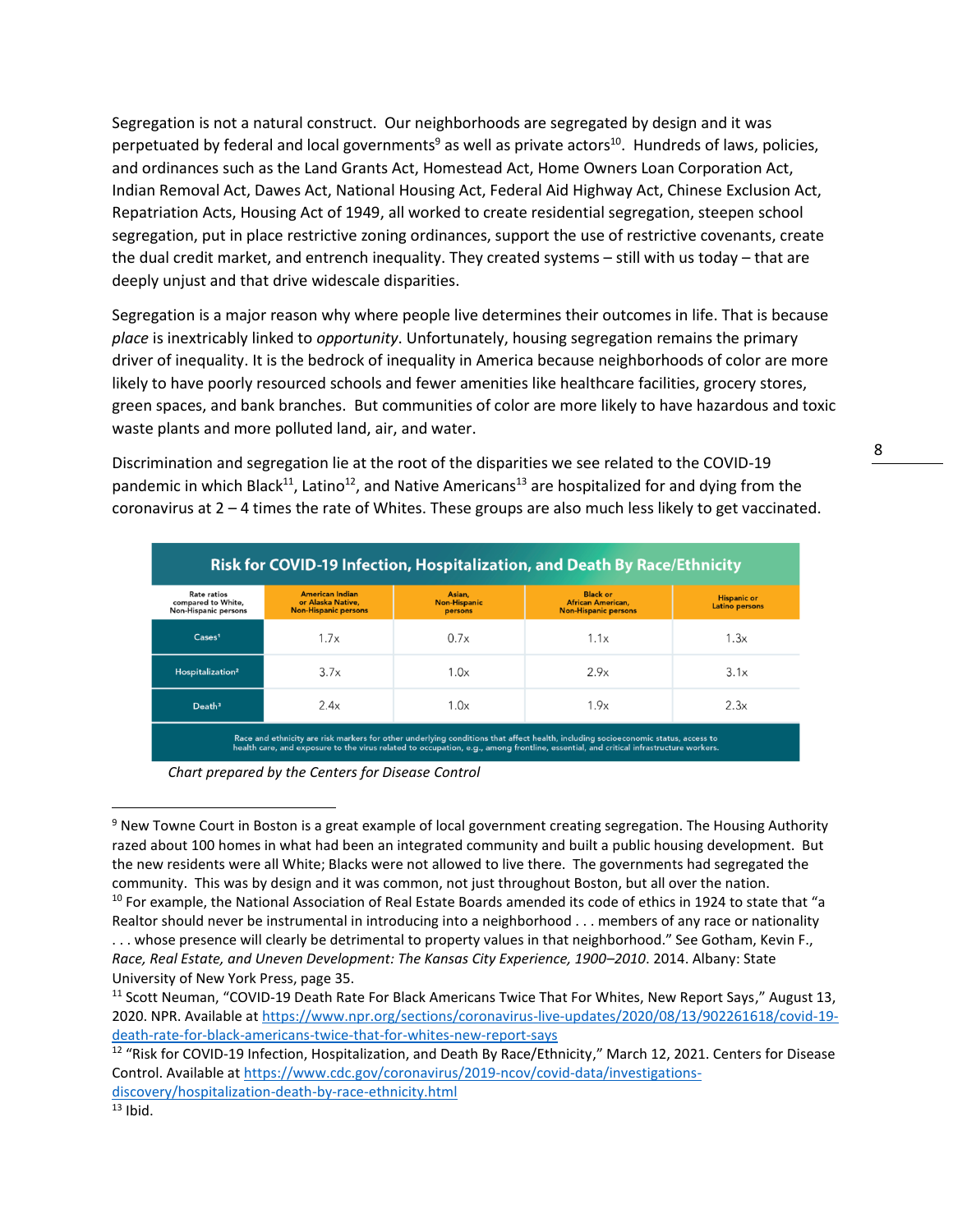Residential segregation is the bedrock of this inequality because it serves as the basis for directing which communities will receive certain resources and which areas will be deprived or starved of critical investments. The effects of redlining, residential segregation, discriminatory policies, and disinvestment have created a scenario where people of color do not live in areas with ample access to healthcare facilities, green and healthy environments, clean water, quality credit, healthy foods, high-performing schools, and other important amenities that people need to thrive. These structural factors, coupled with implicit and overt bias in our healthcare system, are driving horrible outcomes related to the COVID-19 crisis.

When you look at our residential and lending patterns, we are a century behind where we need to be. The racial wealth and homeownership gaps are growing. In fact, the Black/White racial homeownership gap – at more than a 30-percentage point difference - is larger than it was when redlining was legal. According to the U.S. Census, the homeownership rate for Whites is roughly 74.5%. Comparatively, the rate for Blacks and Latinos, is 44.1% and 49% respectively. The rate for Native Americans, Asian Americans, Hawaiian Natives, and Pacific Islanders combined is 59.5%. Our markets are not fair. They do not work for People of Color, women, and people with disabilities. Whites have 10 times the wealth of Blacks and 8 times the wealth of Latinos. Lending redlining is flourishing. Housing discrimination is still the norm in too many communities.

The bias in our markets is not a bug but a feature. They were built that way and intended to operate in a discriminatory fashion. They will continue to do so until we make systemic and cultural changes. From the inception of this nation our housing and finance policies were explicitly discriminatory. They created biased systems that still exist today – residential segregation, the dual credit market, and other unfair systems. We continue to see disparities and discrimination because we have not dismantled structures of inequality.

# **Access to Credit**

Consumers in the U.S. do not have equal or equitable access to the financial markets. Centuries of discriminatory policies, segregation, and disinvestment have led to the creation of the dual credit market in which banks and credit unions are concentrated in predominately White communities and payday lenders, check cashers, title money lenders, and other non-traditional financial services providers are concentrated in predominately Black and Latino communities.

An analysis by Trulia revealed stark disparities in where financial services are located. The research showed that Communities of Color had 35% fewer mainstream lenders than predominately White communities. Moreover, there were twice as many alternative financial institutions – like payday lenders and check cashers - in Communities of Color. This, of course, is a legacy of our nation's long history of lending redlining and discrimination. However, current practices are contributing to the growing disparity in credit access. For example, today, according to one analysis by Standards and Poors, banks are closing their branches in high-income, affluent Black neighborhoods at a higher rate than they are closing branches in low-income non-Black areas. What this means is that borrowers of color disproportionately access credit outside of the financial mainstream with payday lenders, title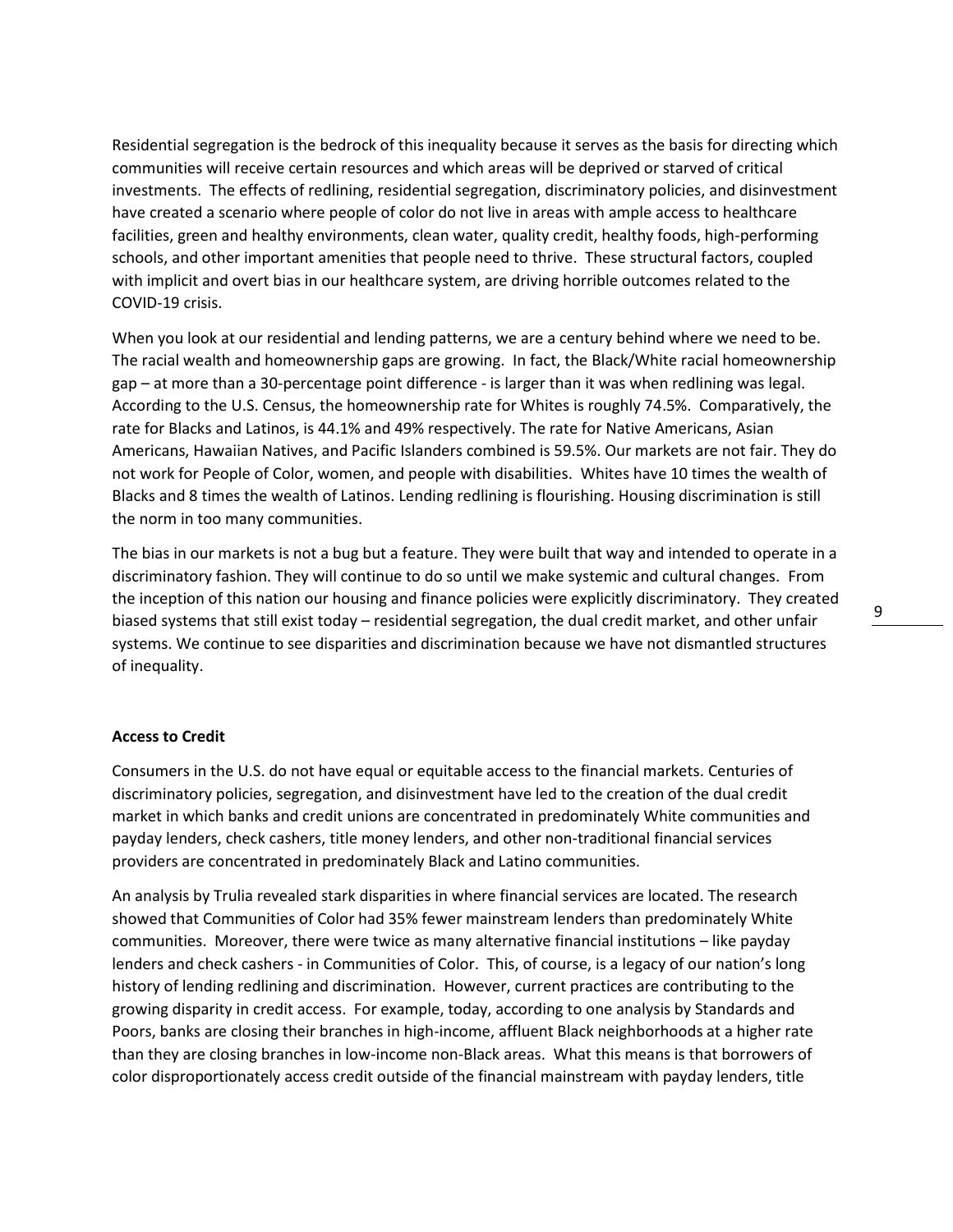money lenders and other creditors who typically do not report timely payments to the credit repositories.

Today, while many policies and guidelines may not be explicitly discriminatory on their face, many generate widescale disparate outcomes based on race. For example, credit overlay policies, an overreliance on outdated credit scoring systems and lending policies linked to debt-to-income ratios or loanto-value ratios are all highly correlated to race and national origin and disproportionately disadvantage Latinxs, Native Americans, Blacks, and certain segments of the Asian-American and Pacific Islander populations. Algorithm-based systems, like automated underwriting systems and risk-based pricing systems, manifest and perpetuate these biases.<sup>14</sup>

Our current financial system relies on assessments that can unfairly lock underserved groups out of the opportunity to access credit. For example, credit scores are a requirement for automated underwriting and risk-based pricing systems and matrices.<sup>15</sup> Yet roughly one-third of Black and Latinx borrowers don't have credit scores<sup>16</sup> because they disproportionately access credit [outside of the financial mainstream.](https://nationalfairhousing.org/access-to-credit/) One of the reasons consumers of color disproportionately access credit through non-traditional credit providers (who typically do not report timely payments to the credit repositories) is because banks are [sparsely located in Black and Brown communities.](https://www.trulia.com/research/50-years-fair-housing/) In fact, high-income Black neighborhoods are losing more bank branches than low-income non-Black areas.<sup>17</sup> An analysis by Standard & Poor found that between 2010 and 2018, majority-Black neighborhoods lost more branches than majority-White, Latinx, and Asian neighborhoods. Median household income did not help explain the pattern since majority-Black areas with median household incomes above \$100,000 were as likely to not have a branch as lowincome areas.<sup>18</sup>

However, many underserved consumers have nontraditional credit, like timely rental housing payments, or other compensating factors, like residual income, that soundly demonstrate their ability to pay a mortgage obligation. Moreover, the current system relies heavily on debt-to-income ratio requirements that disproportionately affect consumers of color. However, debt-to-income ratio requirements have

white homeownership gap a closer look at disparities across local markets 0.pdf;

<sup>14</sup> Robert Bartlett, Adair Morse, Richard Stanton, and Nancy Wallace, "Consumer-Lending Discrimination in the FinTech Era," *University of California, Berkeley*, November 2019,

[https://faculty.haas.berkeley.edu/morse/research/papers/discrim.pdf.](https://faculty.haas.berkeley.edu/morse/research/papers/discrim.pdf)

<sup>15</sup> "Loan-Level Price Adjustment Matrix," *Fannie Mae*, October 21, 2020,

[https://singlefamily.fanniemae.com/media/9391/display;](https://singlefamily.fanniemae.com/media/9391/display)

<sup>&</sup>quot;Credit Fee in Price Matrix," *Freddie Mac*, September 24, 2020,

[https://guide.freddiemac.com/euf/assets/pdfs/Exhibit\\_19.pdf.](https://guide.freddiemac.com/euf/assets/pdfs/Exhibit_19.pdf)

<sup>&</sup>lt;sup>16</sup> Jung Hyun Choi, Alanna McCargo, Michael Neal, Laurie Goodman, and Caitlin Young, "Explaining the Black-White Homeownership Gap: A Closer Look at Disparities Across Local Markets," *Urban Institute*, October 2019, https://www.urban.org/sites/default/files/publication/101160/explaining the black-

<sup>&</sup>quot;Who Are the Credit Invisibles? How to Help People with Limited Credit Histories," *Consumer Financial Protection Bureau*, December 2016,

[https://files.consumerfinance.gov/f/documents/201612\\_cfpb\\_credit\\_invisible\\_policy\\_report.pdf.](https://files.consumerfinance.gov/f/documents/201612_cfpb_credit_invisible_policy_report.pdf)

<sup>&</sup>lt;sup>17</sup> Zach Fox, Zain Tariq, Liz Thomas, and Ciaralou Palicpic, "Bank Branch Closures Take Greatest Toll on Majority-Black Areas," *S&P Global*, July 25, 2019[, https://www.spglobal.com/marketintelligence/en/news-insights/latest](https://www.spglobal.com/marketintelligence/en/news-insights/latest-news-headlines/bank-branch-closures-take-greatest-toll-on-majority-black-areas-52872925)[news-headlines/bank-branch-closures-take-greatest-toll-on-majority-black-areas-52872925.](https://www.spglobal.com/marketintelligence/en/news-insights/latest-news-headlines/bank-branch-closures-take-greatest-toll-on-majority-black-areas-52872925)

<sup>&</sup>lt;sup>18</sup> Fox, "Bank Branch Closures Take Greatest Toll on Majority-Black Areas."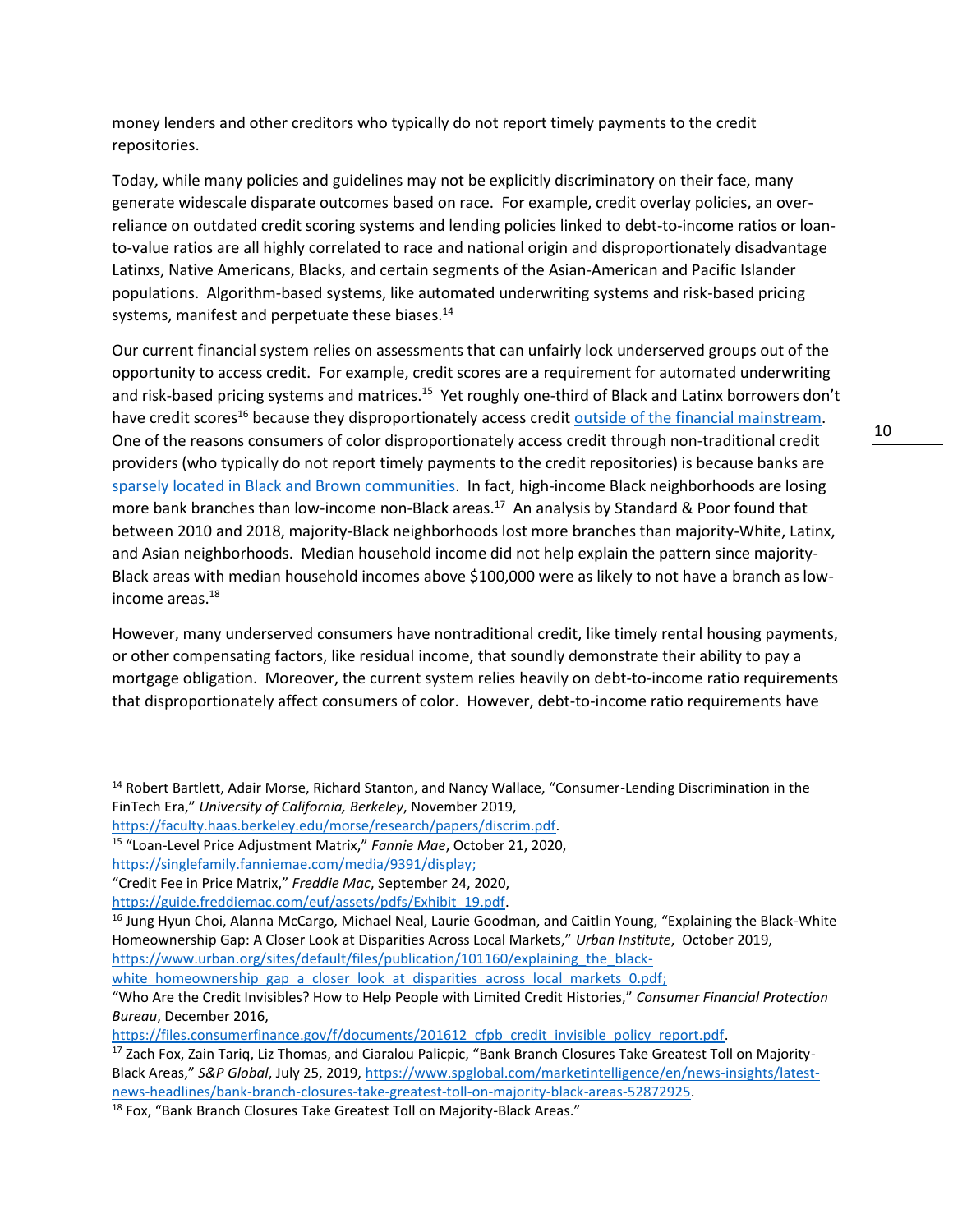been shown to be poor predictors of risk<sup>19</sup> – particularly for borrowers who are used to paying higher percentages of their income on rental housing payments. As a result, not only do these standards disadvantage borrowers of color, but they are also suboptimal for achieving their intended purpose of managing risk.

Because the U.S. lending and housing markets are so exclusionary, a disproportionate percentage of Black, Latinx, and Native American borrowers are turned down for mortgage credit each year. NFHA's analysis of 2019 HMDA data reveals that Black applicants are denied for mortgage loans at almost twice the rate of White applicants. Latinx consumers are denied at almost 1.5 times the rate of White applicants. These trends have persisted over decades. (See chart below.)



Source: Home Mortgage Disclosure Act Data via Compliance Tech. NFHA Calculations.

Additionally, programs designed to extend credit to businesses owned by people of color have lackluster performance. The Paycheck Protection Program developed to help businesses impacted by the COVID-19 pandemic has provided minimal benefits to companies owned by Blacks and Latinxs. The Center for Responsible Lending estimated that during the first round of the PPP program, when support for small businesses was most critical, only about 5% of Black-owned and 9% of Latinx-owned businesses would be able to access the program.<sup>20</sup> Its projections were borne out. One analysis revealed that a disproportionate majority of PPP loans went to businesses in majority-White communities while a

<sup>&</sup>lt;sup>19</sup> "NFHA Comments on the CFPB's Advance Notice of Proposed Rulemaking for the Qualified Mortgage Definition under the Truth in Lending Act (Regulation Z)" *National Fair Housing Alliance*, September 16, 2019, [https://nationalfairhousing.org/wp-content/uploads/2020/11/NFHA-QM-Comments-Final.pdf.](https://nationalfairhousing.org/wp-content/uploads/2020/11/NFHA-QM-Comments-Final.pdf)

<sup>20</sup> Tommy Beer, "Minority-Owned Small Businesses Struggle to Gain Equal Access to PPP Loan Money," *Forbes*, May 18, 2020, [https://www.forbes.com/sites/tommybeer/2020/05/18/minority-owned-small-businesses-struggle](https://www.forbes.com/sites/tommybeer/2020/05/18/minority-owned-small-businesses-struggle-to-gain-equal-access-to-ppp-loan-money/#3dff24c75de3)[to-gain-equal-access-to-ppp-loan-money/#3dff24c75de3.](https://www.forbes.com/sites/tommybeer/2020/05/18/minority-owned-small-businesses-struggle-to-gain-equal-access-to-ppp-loan-money/#3dff24c75de3)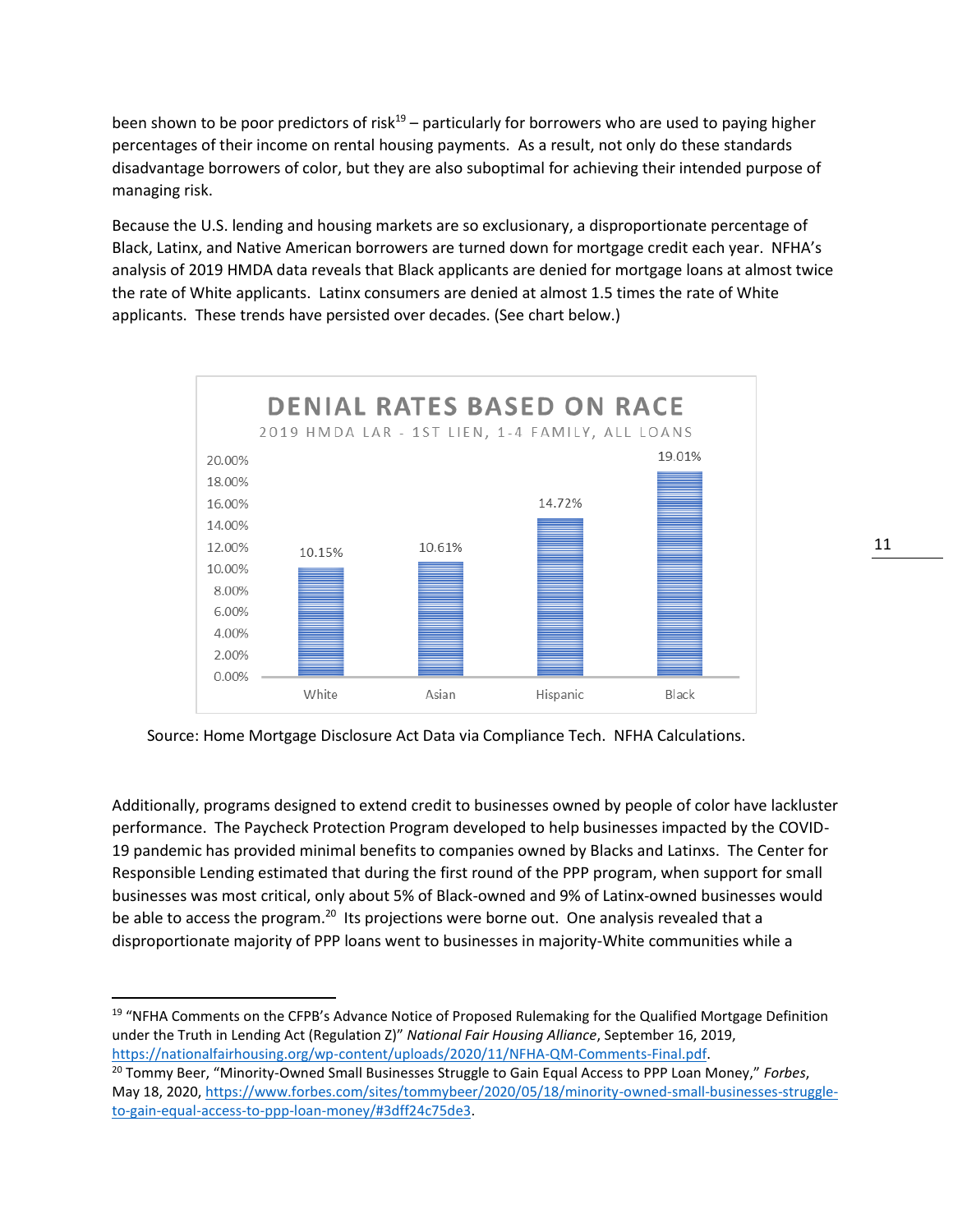disproportionately small share of loans went to those located in majority-Black or majority-Latinx areas. $21$ 

Additionally, borrowers of credit face discriminatory roadblocks when trying to access car loans. An investigation by the National Fair Housing Alliance revealed that consumers of color with better financial profiles than their White counterparts were more often charged higher interest rates, received more costly options, presumed to be less qualified than they actually were, taken less seriously as buyers, and were more likely to be subjected to disrespectful treatment.<sup>22</sup> Sales people and finance officers at the dealerships where the investigations took place were much more likely to work with White consumers to bring prices down, sometimes through breaking policies, rules, and procedures or by making an extra effort to give the White consumer better pricing.<sup>23</sup>

In many respects the cards are stacked against underserved borrowers. Maintaining the status quo will never provide these families and consumers with the opportunities they need and deserve to access credit or secure housing stability. While building more affordable housing is critically necessary and may help expand equal housing opportunities, increasing affordable housing units alone will not address the racial inequality gap.<sup>24</sup>

# **Increase in Asian American Violence**

Since the advent of the COVID-19 pandemic, there has been a dramatic uptick in violence against Asian Americans. According to Stop AAPI Hate, from March 19, 2020 to February 28, 2021, there were 3,795 incidents of hate levied against Asian Americans. Verbal harassment made up 68.1% of the reported incidents and physical assault made up 11.1% of the cases. Of the reported incidents, 35.4% occurred at a business, 25.3% occurred on a public street or sidewalk, 10.8% occurred online, and 9.2% occurred at a residence.<sup>25</sup> Women were 2.3 times more likely than men to report hate incidents. Chinese Americans (42.2%) reported the lion share of cases. An analysis by the Pew Research Center reveals that 31% of Asian Americans reported being subjected to racial slurs or jokes amid the COVID pandemic.<sup>26</sup>

[https://secureservercdn.net/104.238.69.231/a1w.90d.myftpupload.com/wp-content/uploads/2021/03/210312-](https://secureservercdn.net/104.238.69.231/a1w.90d.myftpupload.com/wp-content/uploads/2021/03/210312-Stop-AAPI-Hate-National-Report-.pdf) [Stop-AAPI-Hate-National-Report-.pdf](https://secureservercdn.net/104.238.69.231/a1w.90d.myftpupload.com/wp-content/uploads/2021/03/210312-Stop-AAPI-Hate-National-Report-.pdf)

<sup>&</sup>lt;sup>21</sup> Jason Grotto, Zachary R. Midler, and Cedric Sam, "White America Got a Head Start on Small-Business Virus Relief," *Bloomberg*, July 30, 2020[, https://www.bloomberg.com/graphics/2020-ppp-racial](https://www.bloomberg.com/graphics/2020-ppp-racial-disparity/?sref=437r7DCu&utm_source=newsletter&utm_medium=email&utm_campaign=newsletter_axiosmarkets&stream=business)[disparity/?sref=437r7DCu&utm\\_source=newsletter&utm\\_medium=email&utm\\_campaign=newsletter\\_axiosmarke](https://www.bloomberg.com/graphics/2020-ppp-racial-disparity/?sref=437r7DCu&utm_source=newsletter&utm_medium=email&utm_campaign=newsletter_axiosmarkets&stream=business) [ts&stream=business.](https://www.bloomberg.com/graphics/2020-ppp-racial-disparity/?sref=437r7DCu&utm_source=newsletter&utm_medium=email&utm_campaign=newsletter_axiosmarkets&stream=business) 

<sup>&</sup>lt;sup>22</sup> Lisa Rice and Erich Schwartz, Jr., "Discrimination When Buying a Car: How the Color of Your Skin Can Affect Your Car-Shopping Experience," National Fair Housing Alliance, January 2018, [https://nationalfairhousing.org/wp](https://nationalfairhousing.org/wp-content/uploads/2018/01/Discrimination-When-Buying-a-Car-FINAL-1-11-2018.pdf)[content/uploads/2018/01/Discrimination-When-Buying-a-Car-FINAL-1-11-2018.pdf.](https://nationalfairhousing.org/wp-content/uploads/2018/01/Discrimination-When-Buying-a-Car-FINAL-1-11-2018.pdf) 

<sup>&</sup>lt;sup>23</sup> Rice, "Discrimination When Buying a Car: How the Color of Your Skin Can Affect Your Car-Shopping Experience." <sup>24</sup> Reprinted from blog by Lisa Rice: "Using Special Purpose Credit Programs to Expand Equality," November 4, 2020. Available at:<https://nationalfairhousing.org/using-spcps-blog/>

<sup>&</sup>lt;sup>25</sup> Russel Jeung, Aggie Yellow Horse, Tara Popovic, and Richard Lim, "Stop AAPI Hate National Report," February, 2021. Stop AAPI Hate Coalition. Available at

<sup>&</sup>lt;sup>26</sup> Neil Ruiz, Juliana Menasce Horowitz, and Christine Tamir, "Many Black and Asian Americans Say They Have Experienced Discrimination Amid the COVID-19 Outbreak," July 1, 2020. Pew Research Center. Available at [https://www.pewresearch.org/social-trends/2020/07/01/many-black-and-asian-americans-say-they-have](https://www.pewresearch.org/social-trends/2020/07/01/many-black-and-asian-americans-say-they-have-experienced-discrimination-amid-the-covid-19-outbreak/)[experienced-discrimination-amid-the-covid-19-outbreak/](https://www.pewresearch.org/social-trends/2020/07/01/many-black-and-asian-americans-say-they-have-experienced-discrimination-amid-the-covid-19-outbreak/)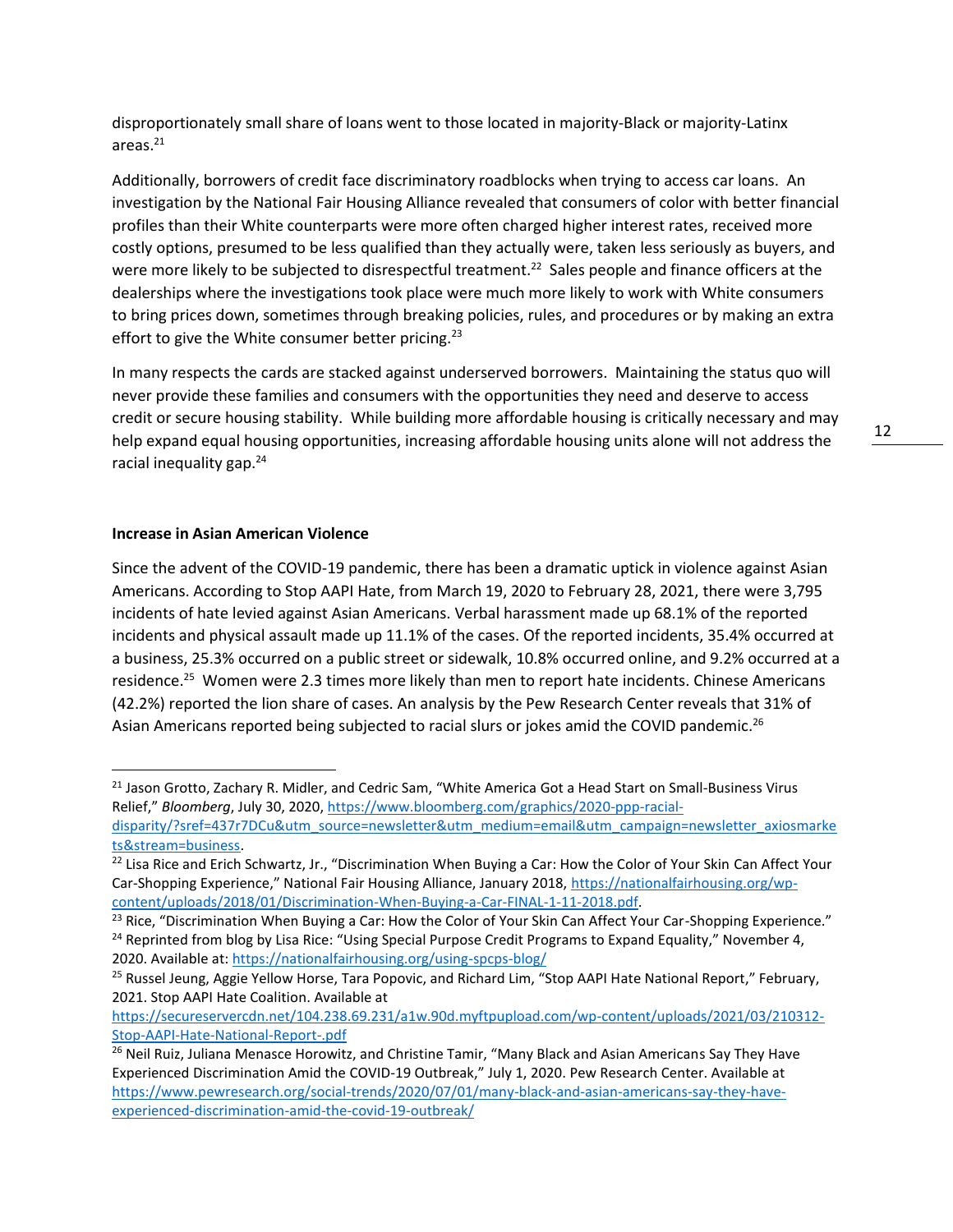When a hate incidence occurs at a person's residence, it may well invoke Fair Housing Act protections. However, most consumers are not aware of the law's protections. Most people who experience an attack only think to report the incident to law enforcement and few law enforcement agencies understand how the Fair Housing Act can help protect victims of hate crimes.

Hate crimes against Asian Americans have been particularly brutal as perpetrators appear to be buoyed by former President Trump's hate-filled rhetoric with respect to the coronavirus. In New York, a young woman was attacked when a man poured acid on her face as she was taking out her garbage. She suffered chemical burns on her face, neck, and back.

The Asian American community is calling out for help. That help must come by the Federal government stepping up efforts to educate the Asian American community about their rights under laws like the Fair Housing Act. Additionally, the government must expand resources and support for local fair housing organizations to conduct outreach and provide assistance to victims of hate crimes.

### **Solutions to Overcome Housing and Lending Inequity**

When thinking about solutions to overcome housing and lending discrimination and systemic barriers to opportunity, we must consider the extensive resources this nation has invested in creating a deeply inequitable society. Thousands of laws, ordinances, and policies have been passed that were either explicitly race-based - such as the Indian Removal Act, the Chinese Exclusion Act, the Black Codes, and Jim Crow laws - or that were implemented with racialized policies – such as the Housing Act, the Social Security Act, the Federal Aid Highway Act, and the Home Owners Loan Corporation Act. This nation has spent hundreds of trillions of dollars implementing unfair policies, through a racialized lens, which created the deep-seated racial inequality we see today manifested in housing, lending, health, employment, wealth, and other outcomes.

While we have passed civil rights laws designed to stop discriminatory actions and create a fairer society, we have never fully enforced those statutes. Instead, legislators and special interest groups have spent enormous resources chipping away at civil and human rights protections. The last four years of unprecedented attacks on fair housing, fair lending, and other civil rights protections by the Trump administration are a testament to that.

What is more, when civil rights laws were passed, they did not include comprehensive provisions to dismantle the structures of inequality that had been put in place. There is no mechanism in our laws to deconstruct the dual credit market. There is no comprehensive strategic system for dismantling school segregation. Our laws hold no systematic way to undo systemic residential segregation or exclusionary zoning ordinances that were passed years ago create and maintain a separate and unequal landscape throughout this country.

The only real provision for creating well-resourced, fully-invested, inclusive neighborhoods is the Affirmatively Furthering Fair Housing provision of the Fair Housing Act. But this provision of the law does not offer any private right of action and must be achieved through voluntary compliance. One mechanism for enforcing the AFFH provision was established via the 2015 AFFH Rule promulgated by HUD. However, that rule was summarily overridden by the Trump administration and replaced in 2020 by a toothless rule that does nothing to advance fair housing goals. In fact, the 2020 "Preserving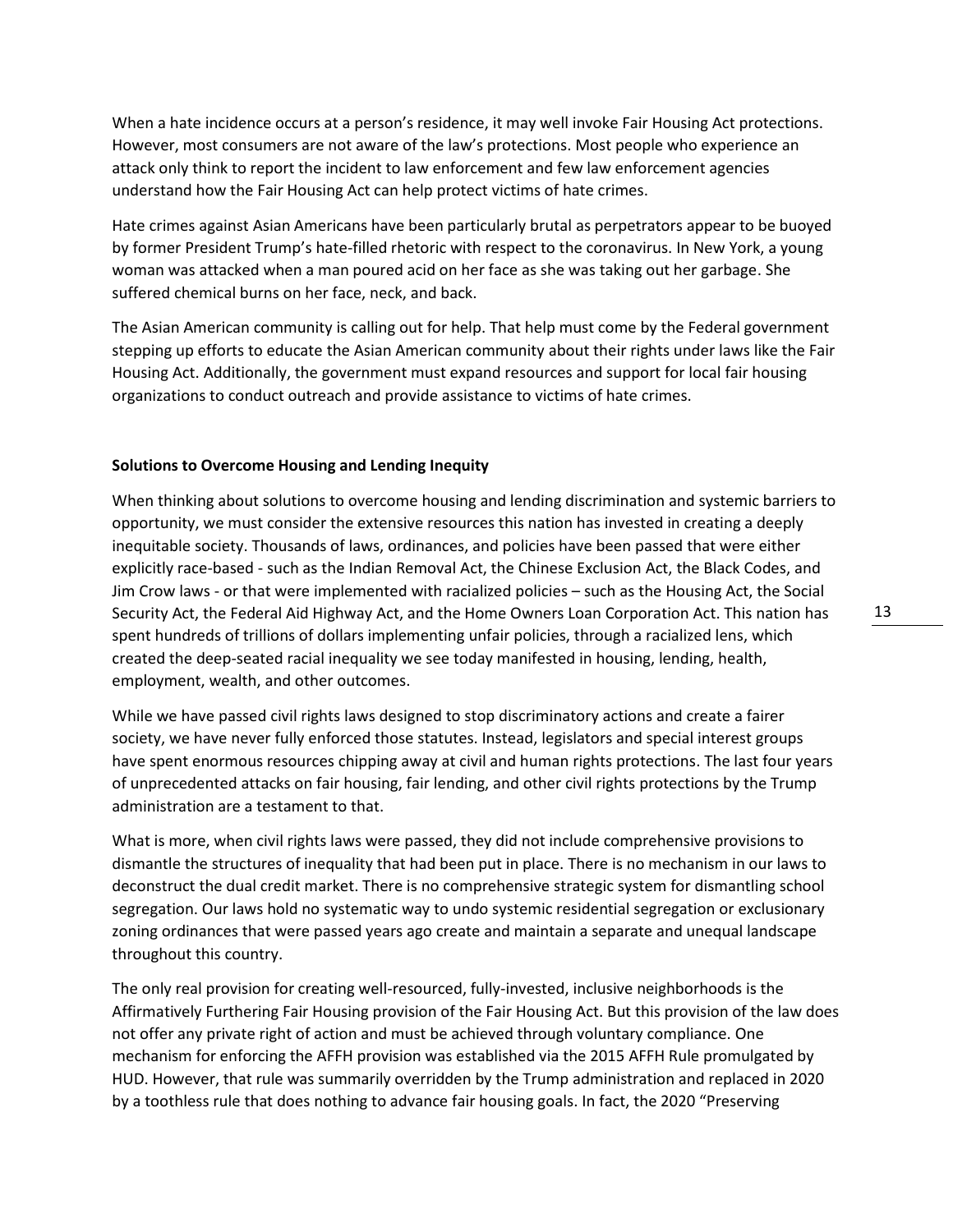Community and Neighborhood Choice" rule<sup>27</sup> cannot even seriously be considered as a fair housing rule. The other mechanism for implementing the Affirmatively Furthering Fair Housing provision was through the establishment of the President's Fair Housing Council. However, the Council has not been operational in over 20 years.<sup>28</sup>

The inability to stop discrimination and overhaul unfair systems is crippling this nation. It has not only impeded our economic progress and productivity, but it has harmed countless millions resulting in mental, physical, social, and economic duress. Housing discrimination and segregation are literally killing people. This point could not be clearer when the devastating impacts of the COVID-19 pandemic are considered as Communities of Color are dying at inordinately high rates.

Creating a fair, just and equitable society is critically important for the millions of people in this nation who lack access to viable opportunities to lead successful lives. But it is also imperative for our collective progress as a nation. Groundbreaking research has revealed that if we eliminated racial inequality, the U.S. GDP would increase by \$5 trillion over a 5-year period. Instead of directing energy and resources to restricting people's ability to access opportunity, we should be expanding people's access to critical amenities. Doing so would strengthen our neighborhoods, communities, and the broader society and position us in a better position to compete on a global level. Our diversity, it turns out, is our strength. Access to opportunity is not a Zero-sum game. Rather, broadening opportunity provides exponential benefits to everyone.

To address the massive disparities rooted in the nation's history of racism, the persistence of residential and school segregation, overcome the harms of the dual credit market, compensate for existing restrictive zoning policies and if we are going to be serious about eliminating all forms of housing discrimination and creating a truly equitable society, we must do the following:

1) Fully enforce and strengthen anti-discrimination laws – Laws like the Fair Housing Act, Equal Credit Opportunity Act, Community Reinvestment Act, Home Mortgage Disclosure Act, Dodd Frank Consumer Reform and Protection Act, and other civil rights statutes have gone a long way to advancing justice for marginalized and underserved groups. However, these laws cannot stand up to the bevy of statutes passed over the centuries that created systemic injustice in the U.S. We must adopt additional laws, and in some cases strengthen existing statutes, to provide full protections to people in order to stop discrimination, fully compensate victims for the harms they have suffered, dismantle unfair structures, and create new, equitable systems that advance opportunity.

2) Dismantle structural barriers that create and perpetuate bias and replace them with systems that are fair and equitable – U.S. systems are deeply inequitable and both private market players and government must be aligned in deconstructing unfair systems and bringing on board unbiased structures that provide access to a full range of housing and financial services that have been too long denied to people.

3) Invest in underserved communities to address and correct the iniquities of the past – If things are left as is, marginalized communities will never reach parity with Whites – never. No amount of bootstrap-

<sup>27</sup> See 85 FR 47899.

<sup>&</sup>lt;sup>28</sup> Executive Order 12892—Leadership and Coordination of Fair Housing in Federal Programs: Affirmatively Furthering Fair Housing, January 17, 1994. Available at [https://www.govinfo.gov/content/pkg/WCPD-1994-01-](https://www.govinfo.gov/content/pkg/WCPD-1994-01-24/pdf/WCPD-1994-01-24-Pg110.pdf) [24/pdf/WCPD-1994-01-24-Pg110.pdf](https://www.govinfo.gov/content/pkg/WCPD-1994-01-24/pdf/WCPD-1994-01-24-Pg110.pdf)